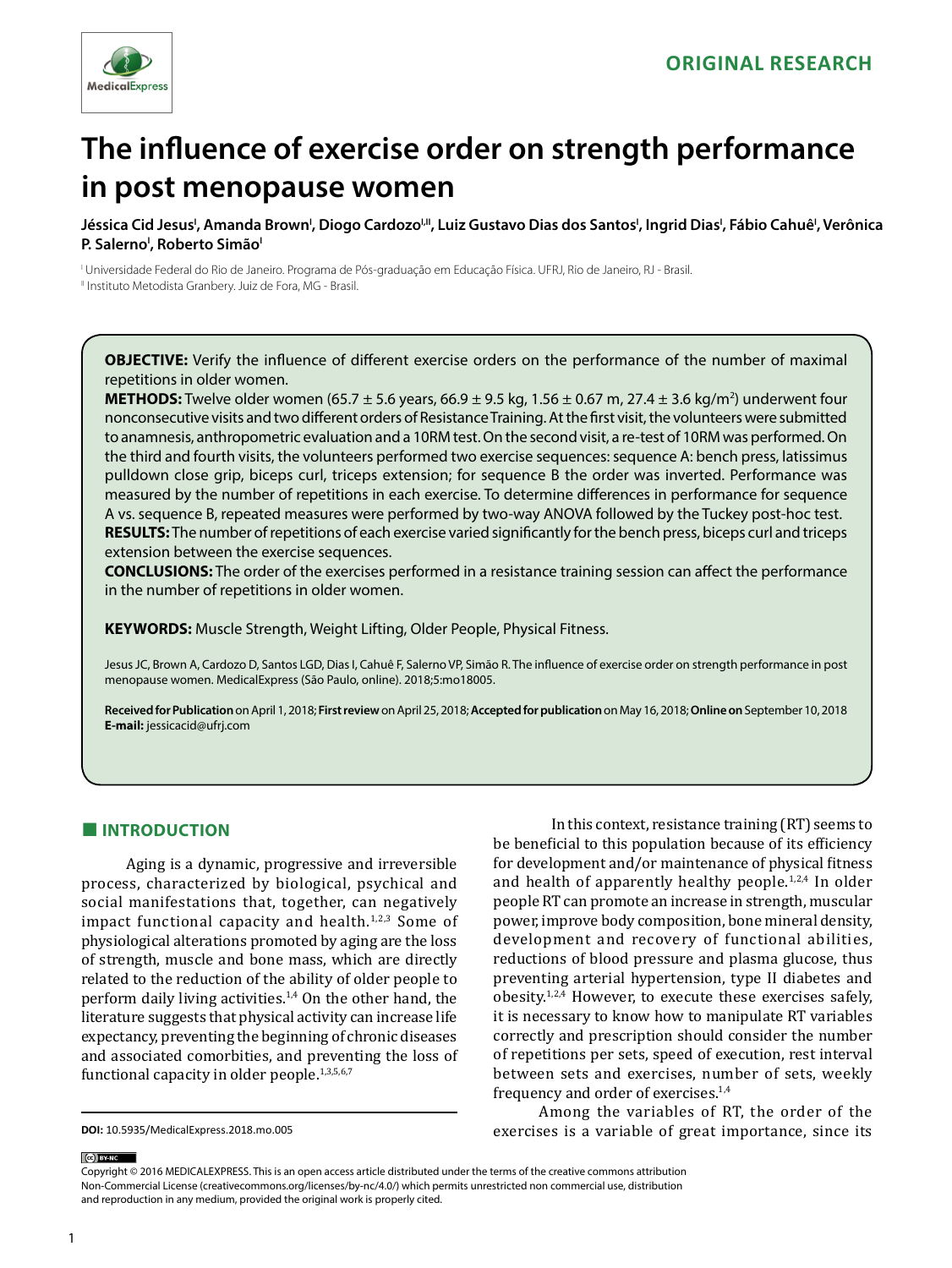manipulation influences the volume of training, strength gains and muscular thickness.<sup>8-14</sup> The American College of Sports Medicine (ACSM) recommends that the exercises should be initiated from the largest muscle groups, however, these statements are not supported by the scientific literature. 8-14

In a review Simão et al.<sup>15</sup> reported that, in acute effect studies, the order of the exercises may affect performance indicating that the total number of repetitions is greater when an exercise is performed in the beginning of a RT session, regardless of the amount of muscle mass involved. Thus, the authors suggested that RT sessions should be initiated by the muscle groups considered as a priority. However, it is not known whether this occurs in the older population. According to literature, the evidence is insufficient to support the recommendation in the prescription and manipulation of exercise order in older people. Although there is evidence that recommends resistance training for older people, there is still a lack of information referring to manipulation of this variables as applied to the elderly. Therefore, the objective of the present study was to determine the influence of different exercise orders on the performance of the number of maximal repetitions in older women in post menopause.

# **■ MATERIALS AND METHODS**

## Samples

Twelve older women (65.7  $\pm$  5.6 years, 66.9  $\pm$  9.5  $kg, 1.56 \pm 6.7 \text{ cm}, 27.4 \pm 3.6 \text{ kg/m}^2$ ) participated in the study. The inclusion criteria were: a) female, b) between 65 and 75 years old, and c) practitioners of RT for at least six months, with a minimum frequency of three sessions per week. The following subjects were excluded from the sample: a) presented some report of muscle, bone or articulation disease and b) presented a diagnosis of chronic degenerative disease, transmissible or not. All the volunteers were previously informed about the purposes of the research and procedures to which they would be submitted and signed an informed consent form, elaborated according to the Helsinki Declaration. This study was approved by an Ethics Committee in Research of Faculdade de Ciências Médicas da Universidade Federal do Rio de Janeiro (case # 847.611).

## Experimental Procedures

The study was developed in four visits on nonconsecutive days.

The first visit was used to perform an anamnesis, which included measurements of weight, height and of the 10RM test. The 10RM test was performed following the protocol recommended by Simão et al,<sup>8</sup> for the following exercises: Bench press (BP), lateral pulldown close grip (LPD), biceps curl (BC) and triceps extension (TE). Prior to the start of the test, participants performed a warm-up consisting 1 set of 15 repetitions with 50% of 1RM of the maximum predicted load. To obtain the load in the 10RM test, up to five trials were performed in each exercise, with a 3-minute interval between trials and 5 minutes between exercises. Standardized instructions were provided and subjects were encouraged through verbal stimuli during the 10RM test.

The second visit, after 48 hours, was destined to perform a retest of 10RM. The highest load between the two days of testing was considered as the 10RM load.

On the third and fourth visit, the participants performed the experimental protocol consisting of an RT session with two different orders of exercise execution. The first sequence (SEQ A) was composed by the exercises: BP, LPD, BC and TE; in the second sequence (SEQ B), the exercises were performed in reverse order: TE, BC, LPD and BP. Both exercise sessions (SEQ A and SEQ B) consisted of three maximum sets for 10RM with two minute intervals between sets and exercises. The number of maximum repetitions was counted for each series of exercises performed (table 1).

# Statistical Analysis

To verify the statistical differences in the number of repetitions between the different sequences and series performed, repeated measures two-way ANOVA was performed, followed by the Tukey post-hoc test. The determination of the reproducibility in the loads for 10RM was performed through the intraclass correlation coefficient, added to the paired Student's t-test. In all treatments, a significance level of p <0.05 was considered. The software Statistic was used for analysis (version 6.0, Statsoft, Tulsa, USA).

## **■ RESULTS**

The mean number of repetition of each exercise in the three sets varied significantly between the sequences, except for the LPD exercise. The BP repetitions were larger in the A sequence, while the total repetitions of BC and TC were significantly higher in the B sequence, as shown in figure 1.

The intraclass correlation coefficient showed high reproducibility (BP,  $r = 0.85$ , LPD,  $r = 0.97$ , BC,  $r = 0.90$ , TE,  $r = 0.98$ ) between the mean values in the 10RM tests. These results also show that the performance of each exercise for 3 sets varied significantly between the sequences: for BP (p ≤ 0.05), BC ( $p$  ≤ 0.05) and TE ( $p$  ≤ 0.05), as shown in Table 1.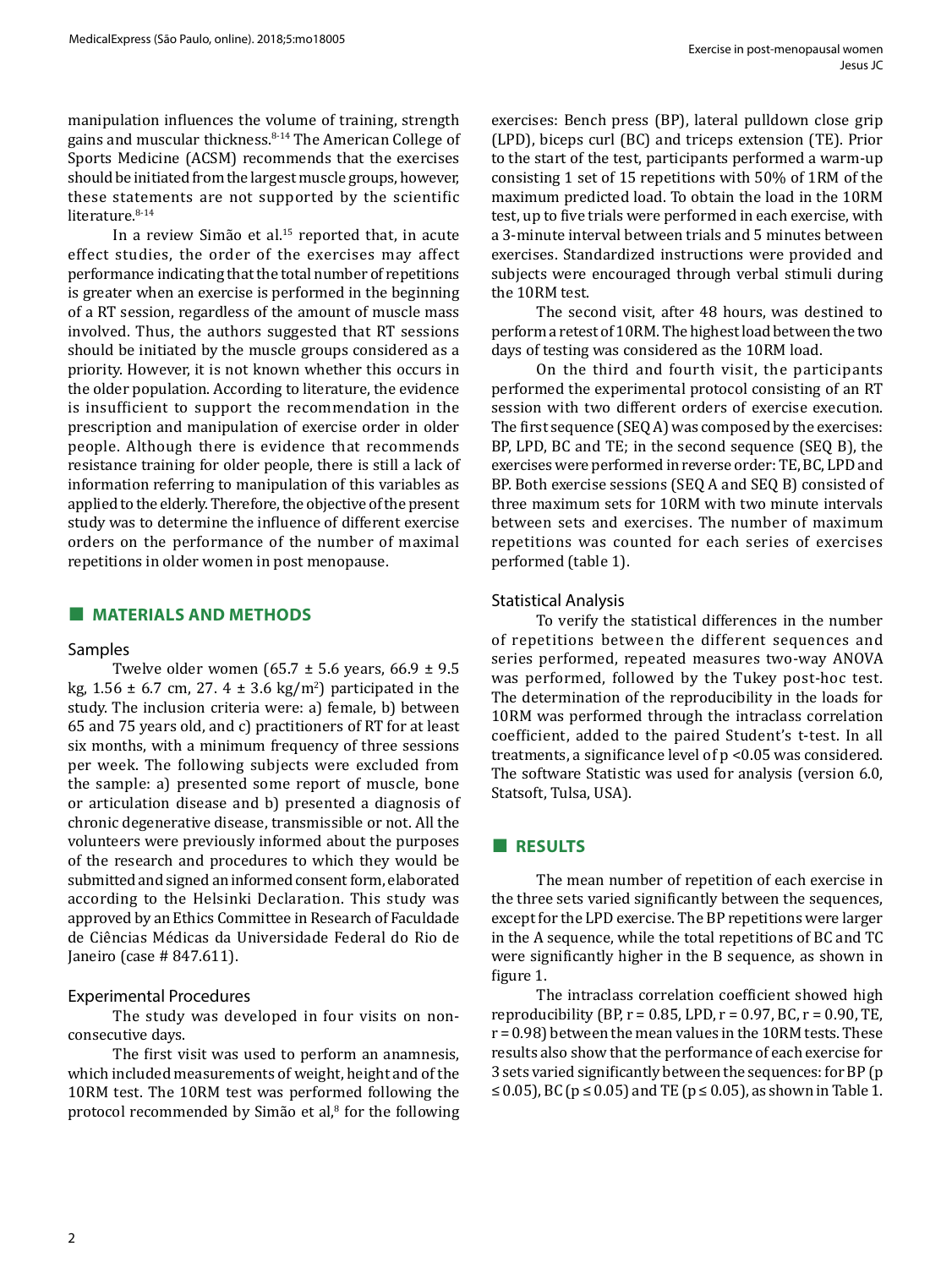|       |           | <b>BP</b>            | <b>LPD</b>                    | <b>BC</b>        | TE               |
|-------|-----------|----------------------|-------------------------------|------------------|------------------|
| SEQ A | $1a$ set  | $10.00 \pm 0.00$     | $9.18 \pm 0.98$               | $8.00 \pm 1.00$  | $8.27 \pm 0.47$  |
|       | $2^a$ set | $8.91 \pm 0.94*$     | $8.18 \pm 1.25$               | $7.64 \pm 1.21$  | $7.00 \pm 0.77*$ |
|       | $3a$ set  | $7.91 \pm 1.22^{**}$ | $7.64 \pm 1.03*$              | $7.09 \pm 0.70$  | $6.55 \pm 0.93*$ |
| SEQ B | $1a$ set  | $7.55 \pm 0.52$      | $8.82 \pm 0.40$               | $10.00 \pm 0.00$ | $10.00 \pm 0.00$ |
|       | $2^a$ set | $7.45 \pm 0.93$      | $8.27 \pm 0.79$               | $8.55 \pm 0.69*$ | $8.45 \pm 1.37*$ |
|       | $3a$ set  | $7.00 \pm 0.63$      | $7.36 \pm 0.81$ <sup>**</sup> | $7.91 \pm 0.94*$ | $8.18 \pm 0.87*$ |

#### Table 1. Number of repetitions per set on the sequences. (mean  $\pm$  SD).

SEQ A - sequence A; SEQ B-sequence B; BP – bench press; LPD– lat pull down with triangle; BC- biceps curl; TE - triceps extension \*Significant difference for the first set of the same sequence, # Significant difference for the second set of the same sequence. p <0.05.



**Figure 1.** Mean number of repetitions per exercise during the two sequences. All data shown as mean  $\pm$  std dev. In Sequence B the exercises were performed in an inverted order. BP - bench press; LPD – lateral pull down close grip; BC- biceps curl; TE - triceps extension. \*: significant difference for sequence B vs. A, \*: p <0.05.

## **■ DISCUSSION**

The objective of the present study was to verify the influence of different exercise orders on the performance of the number of maximal repetitions in older women. Our results demonstrate that the order of the exercises influenced the volume of repetitions in the RT sessions: when an exercise was performed at the end of the training session, regardless of the size of the muscle group involved, there was a significant reduction in the performance of the number of repetitions for BP, BC and TE exercises.

These findings corroborate previous studies. For example, Simão et al.<sup>8,9</sup> observed in these two studies that the exercises that initiate the training sessions, regardless of the size of the muscle groups, present a better performance in terms of the number of maximal repetitions when compared to the same exercises performed in the end of the training sessions.

Spreuwemberg et al.<sup>16</sup> found that the manipulation of the order of squat exercise may favor the performance of muscular power output. In a review of the literature, Simão et al.<sup>15</sup> verified that for both acute and chronic adaptations, the prioritized exercises should be inserted at the beginning of the training sessions. In this sense, Dias et al.<sup>11</sup> and Spinet et al.12 demonstrated that when a muscular group is trained at the beginning of the session, it presents higher strength levels regardless of its size.

With regard to older people, the literature is still insufficient concerning the manipulation of the variable order of the exercises. However, Silva et al.<sup>17</sup> compared the influence of the exercise order on the number of repetitions and effort perception in 12 young and 8 older females with experience in RT. Participants performed three sets of exercises with loads of 10RM; three minute-recovery intervals were allowed between sets and exercises. Two exercise sequences were performed: (A) bench, shoulder press and triceps extension; and (B) the same exercises in reverse order. The results found were similar to those described in this study, showing that for the group of young women, there was a decrease in the number of repetitions regardless of the group of muscles involved, whereas in the group of the older women this decrease occurred only in the B sequence (group that started the exercises with smaller muscle groups). In this experiment it seemed to be more advantageous to start the exercises involving multiple joint followed by the single joint exercises.

However, apart from the study of Silva et al.<sup>17</sup> there are few studies that investigated these responses among the elderly. For this reason, the present study can be considered of important practical applicability, since these responses were observed throughout a complete upper limb exercise session and in a specific sample of older women.

It is interesting to notice in our study the decrease of the performance of repetitions throughout the series, independently of the exercise. It is true that in aging there is a decline of muscle function that may manifest in less potential of force production and a smaller tolerance to fatigue.18,19 A number of studies show that the number of repetitions tends to be gradually reduced regardless of the adopted interval and/or number of joints involved.20-23 However, we can observe that during the exercise sequence, when the movement pattern (muscle group) and the sequence of exercises were modified, the number of repetitions tended to be higher throughout the three sets in the exercises positioned at the beginning of the training sessions (Table 1). For this reason, the choice of the order of the exercises should be taken into account when the focus is to optimize the results of some muscle group in the older population. Additionally, RT can contribute to the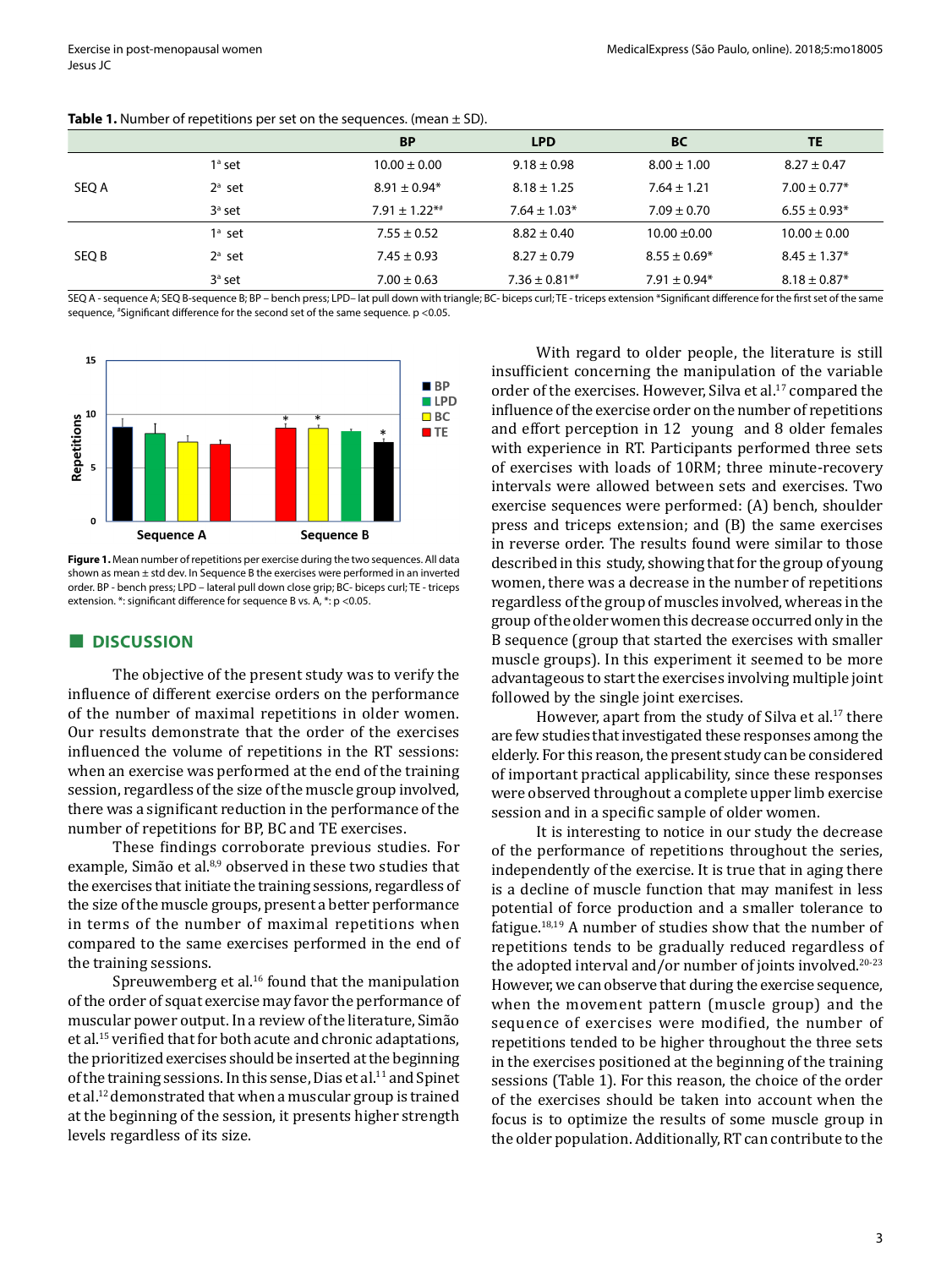improvement of muscle strength levels, which can impact on daily activities, such as climbing stairs, standing up from a chair, carrying heavy objects and especially maintaining an autonomous life throughout aging, which is very import for the population in question.

It is important to highlight one limitation of this study, which was the lack of verification of the subjective perception of effort (Borg scale) to measure the intensity perceived during the execution of RT session. However, this limitation is attenuated by the fact that exercises were continued until the concentric failure of the execution and until the interruption of execution when it was beginning to be performed incorrectly. Other possible limitations include the reduced number of participants and the non-control of the food consumption of the sample.

# **■ CONCLUSIONS**

Based on our findings, it is possible to conclude that the musculature requested in the first exercise of a RT session shows better performance, through the number of repetitions. On the other hand, this same exercise, when performed at the end of the session, shows a decline in repetitions. Thus, in the elaboration of an RT session for older women, the first exercise of the sequence should be the one to be prioritized.

We recommend that further studies be conducted to determine the influence of exercise order manipulation on strength and hypertrophy responses in older people.

# **■ CONFLIT OF INTERESTS**

The authors declare no conflict of interest.

# **■ AUTHOR PARTICIPATION**

Jéssica Cid Jesus: project preparation, data collection, writing and article revision. Amanda Brown: data collection, methodological review. Diogo Cardozo: methodological review, general review of the article. Luiz Gustavo Dias dos Santos: data collection, literature review. Ingrid Dias: statistical analysis, article revision. Fábio Cahuê: literature review, methodological review. Verônica Salerno: methodological review, statistical analysis. Roberto Simão: methodological review, general review of the article.

# **A INFLUÊNCIA DA ORDEM DOS EXERCÍCIOS SOBRE O DESEMPENHO DA FORÇA MUSCULAR EM MULHERES NA PÓS-MENOPAUSA**

**OBJETIVO:** Verificar a influência de diferentes sequências de exercícios no desempenho do número de repetições máximas em mulheres idosas.

**MÉTODOS:** Doze mulheres idosas (65,7 ± 5,6 anos, 66,9  $\pm$  9,5 kg, 1,56  $\pm$  0,67 m; 27,4  $\pm$  3,6 kg/m<sup>2</sup>) foram

submetidas a diferentes sequências de exercícios no Treinamento Resistido. Na primeira visita, as voluntárias foram submetidas à anamnese, avaliação antropométrica e teste de 10 RM. Na segunda visita, foi feito um re-teste de 10RM. Na terceira e quarta visita, as voluntárias realizaram as duas sequências: SEQ A - supino horizontal, puxador alto fechado, rosca bíceps e rosca tríceps e, SEQ B – a ordem foi inversa. O desempenho foi medido pelo número de repetições em cada exercício.

A fim de verificar as diferenças nos dados obtidos no desempenho em diferentes sequências e séries, foram realizadas medidas repetidas pela ANOVA two-way seguido do teste post-hoc de Tuckey.

**RESULTADOS:** Os resultados demonstraram que o número de repetições de cada exercício variou significativamente entre as sequências nos exercícios de supino horizontal, rosca bíceps e rosca tríceps.

**CONCLUSÕES:** A ordem dos exercícios realizada em uma sessão de treinamento resistido pode afetar o desempenho no número de repetições em mulheres idosas.

**PALAVRAS-CHAVE:** Força Muscular, Levantamento de Peso, Pessoas Idosas, Aptidão Física.

#### **■ REFERENCES**

- 1. Chodzko-Zajko WJ, Proctor DN, Fiatarone Singh MA, Minson CT, Nigg CR, et al. American College of Sports Medicine position stand (ACSM). Exercise and physical activity for older adults. Med Sci Sports Exerc. 2009;41(7):1510-30. DOI:10.1249/MSS.0b013e3181a0c95c.
- 2. Williams MA, Haskell WL, Ades PA, Amsterdam EA, Bittner V, Franklin BA, et al. Resistance exercise in individuals with and without cardiovascular disease: 2007 update a scientific statement from the American heart association council on clinical cardiology and council on nutrition, physical activity, and metabolism. Circulation. 2007;116(5):572-84. DOI:10.1161/CIRCULATIONAHA.107.185214
- 3. Rikli RE, Jones CJ. Development and validation of criterion-referenced clinically relevant fitness standards for maintaining physical independence in later years. The Gerontologist. 2013;53(2):255-67. DOI:10.1093/geront/gns07
- 4. Garber CE, Blissmer B, Deschenes MR, Franklin BA, Lamonte MJ, Lee IM, et al. American College of Sports Medicine position stand. Quantity and quality of exercise for developing and maintaining cardiorespiratory, musculoskeletal, and neuromotor fitness in apparently healthy adults: guidance for prescribing exercise. Med Sci Sports Exerc. 2011;43(7):1334-59. DOI:10.1249/MSS.0b013e318213fefb.
- 5. Myers J, Prakash M, Froelicher V, Do D, Partington S, Atwood JE. Exercise capacity and mortality among men referred for exercise testing. N Engl J Med. 2002;346(11):793-801. DOI:10.1056/NEJMoa011858
- 6. Artero EG, Lee DC, Ruiz JR, Sui X, Ortega FB, Church TS, Blair SN. A prospective study of muscular strength and all-cause mortality in men with hypertension. J Am Coll Cardiol. 2011;57(18):1831-7. DOI:10.1016/j.jacc.2010.12.025
- 7. Vasconcelos AP, Cardozo DC, Lucchetti AL, Lucchetti G. Comparison of the effect of different modalities of physical exercise on functionality and anthropometric measurements in community-dwelling older women. J bodyw Mov Ther. 2016;20(4):851-856. DOI:10.1016/j. jbmt.2016.02.010.
- 8. Simão R, Farinatti PTV, Polito MD, Maior AS, Fleck SJ. Influence of exercise order on the number of repetitions performed and perceived exertion during resistance exercises. J Strength Cond Res. 2005;19(1)152-6. DOI:10.1519/1533-4287(2005)19<152:IOEOOT> 2.0.CO;2